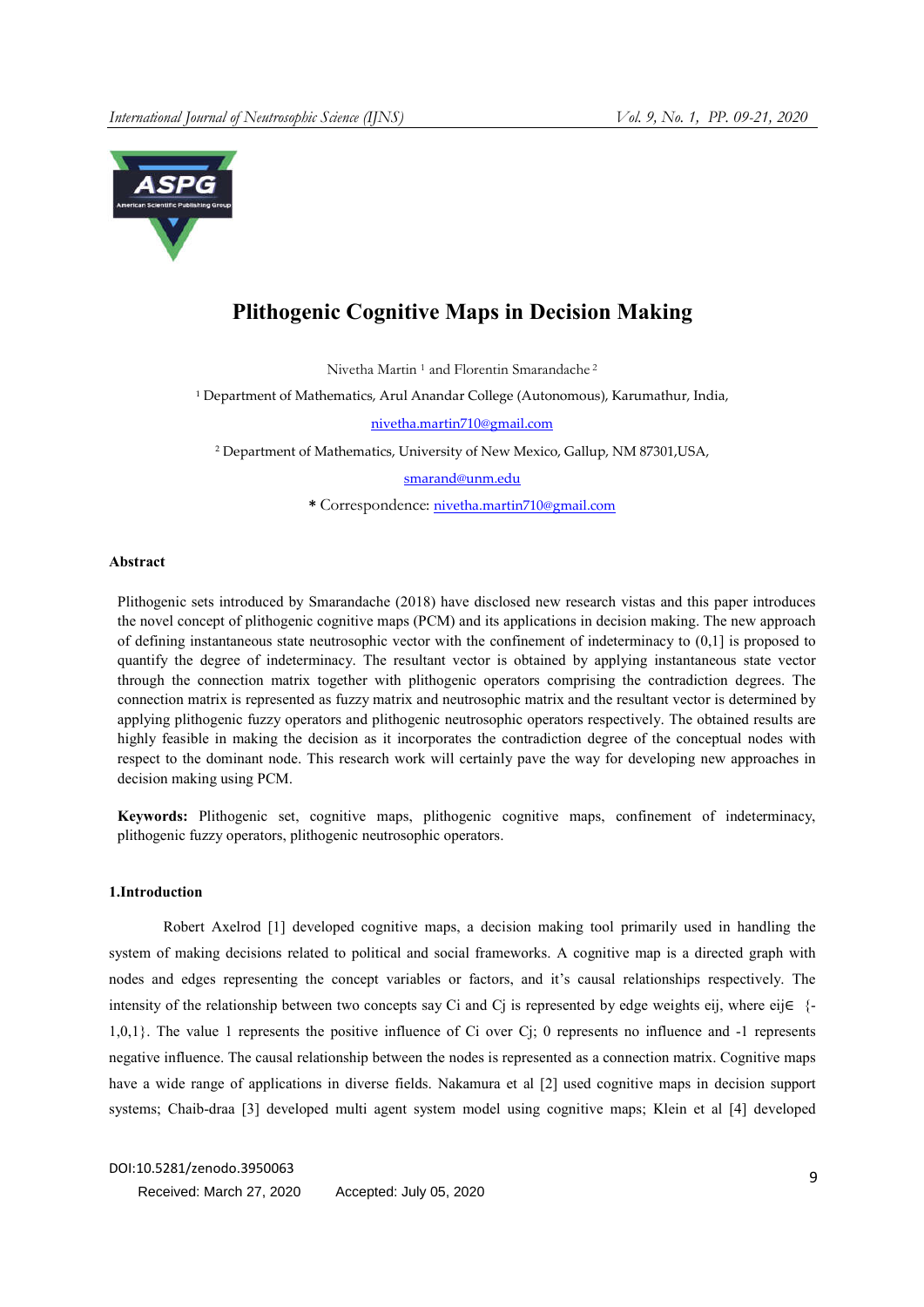cognitive maps in decision makers and other broad spectrum of its applications in student modeling whilst knowledge management are discussed by Alejandro Pena [5]. One of the limitations of cognitive maps is modeling decision making in uncertain environment. The concept of fuzzy sets introduced by Zadeh [6] was integrated with cognitive maps by Kosko [7]. Fuzzy cognitive maps (FCM) introduced by Kosko [7], he handled the aspects of uncertainty and impreciseness. In FCM, the edge weights eij  $\in$  [-1,1] and the connection matrix has fuzzy values. The comprehensive nature of FCM has several applications such as but not limited to the pattern recognition see Papakostas et al [8],in the medicine see Abdollah et al [9], in large manufacturing system see Chrysostomos et al [10], in the field of decision making on farming scenarios see Asmaa Mourhir et al [11]. Atannsov [12] introduced intuitionistic fuzzy sets that deal with membership, non-membership and hesitancy values. Elpiniki Papageorgiou<sup>[13]</sup> extended FCM to Intuitionistic FCM models to apply in medical diagnosis and this gained momentum in the domain of FCM. IFCM are the extension of FCM models , that are highly applied in diverse fields. The connection matrix of iFCM models has intuitionistic values. Hajek et al [14-15] extended iFCM models into interval –valued IFCM for stock index forecasting and supplier selection.

Smarandache [16] introduced neutrosophic sets that deal with truth, indeterminacy and falsity membership functions. Neutrosophic sets are applied in various domain of the natural science. Mohamed Bisher Zeina [17] applied neutrosophic parameters in Erlang Service Queuing Model and developed neutrosophic event-based queuing model. Malath [18]studied the integration of neutrosophic thick function. Salma [19] developed online analytical processing operations via neutrosophic systems. Neutrosophy is also extended to explore new algebraic structures and concepts. Agboola [20] proposed the introduction of neutrogroups and neutrorings, Riad et al [21] constructed neutrosophic crisp semi separation axioms in neutrosophic crisp topological spaces. Necati Olgun [22] discussed refined neutrosophic R-module, Ibrahim [23] explored the concepts of n Refined Neutrosophic Vector Spaces. Mohammad Hamidi [24] discussed Neutro – BCK-algebra. Neutrosophic research is gaining momentum and it has wide spectrum of applications in decision making. Abdel-Baset [25] developed a novel neutrosophic approach in green supplier selection and a novel decision making approach was developed to diagnose heart diseases using neutrosophic sets. Interval – valued neutrosophic sets are also used in decision making. Neutrosophic cognitive maps (NCM) introduced by Vasantha Kandasamy [26] has incorporated the concept of indeterminacy into edge weights. NCMs are also applied to diverse decision making scenarios by many social researchers. NCMs are widely applied to analyze the causal relationship between the concepts of decision making problems. Nivetha et al [27] developed decagonal linguistic neutrosophic FCM to analyze the risk factors of lifestyle diseases. Nivetha et al [28] made a case study on the problems faced by entrepreneurs using NCM.

In NCM models, the influence of one factor over another is represented by either  $-1,0,1,I$ , where I represents indeterminacy. Let us consider a decision making problem comprising of five factors and the respective 5×5 connection matrix has the values  $\{-1,0,1,\}$ . The initial state vector X,  $[X=(10000)]$  has first of the factors in ON position and other factors in off position. X is passed into connection matrix and the resulting vector Z,  $Z =$ (a1,a2,a3,a4,a5)] is updated using threshold operation by replacing ai by 1 if ai  $\geq$  g and ai by 0 if ai  $\lt g$ , (g is an integer) and ai by I, if ai is not an integer. The process is repeated until two updated resultant vectors obtained are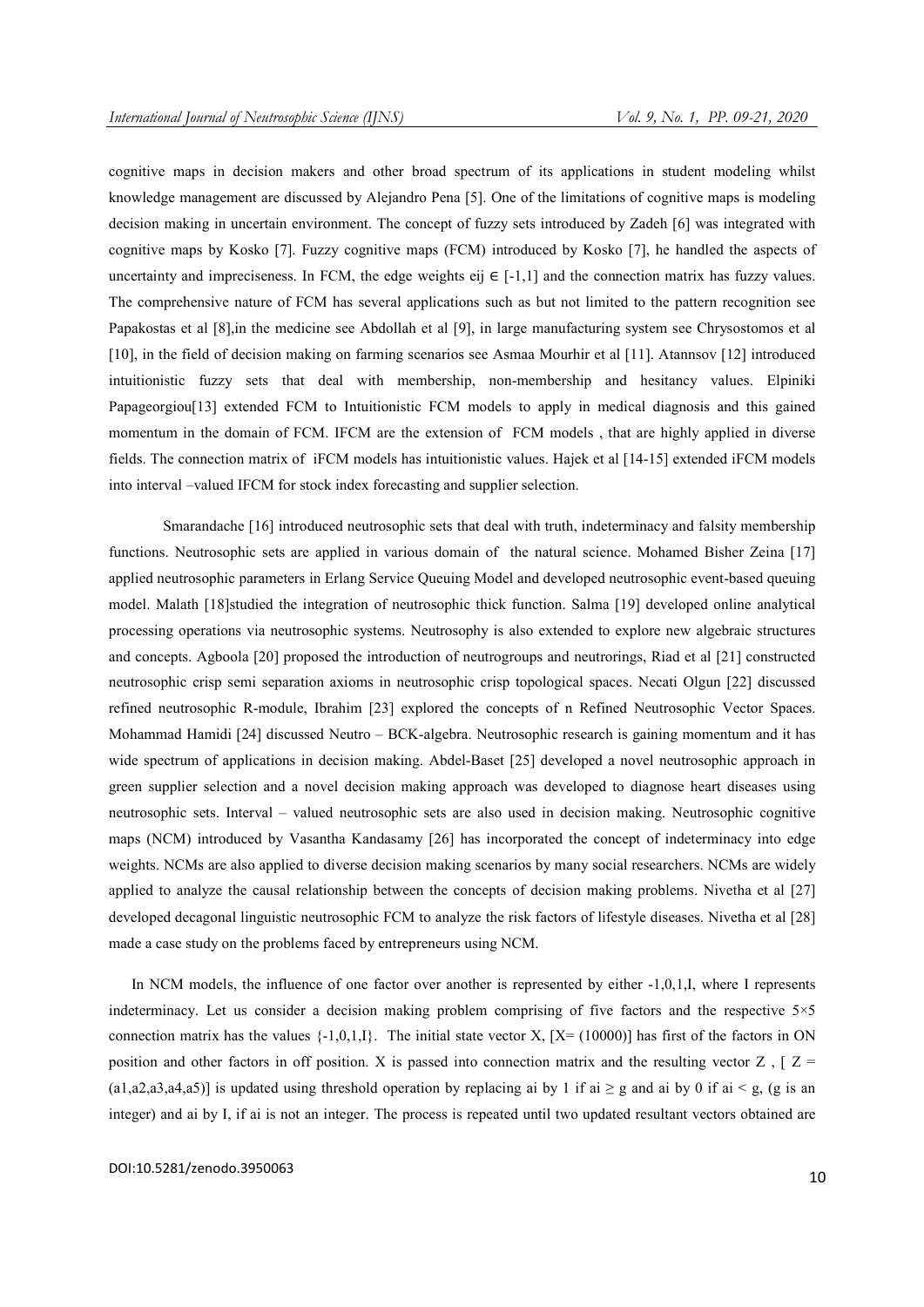same, which is called as the fixed point or limit cycle. The process ends when the fixed point is obtained. In this NCM procedure suppose the fixed point is  $(10111)$ , the inference is the first factor has positive influence on third and fourth factors, no impact on second factor and the fifth factor is indeterminant to it. The existence of indeterminacy in the connection matrix and the fixed point does not give us the complete picture of the decision making, but if indeterminacy is quantified then the decision making will be feasible. To make so, the approach of indeterminacy confinement is introduced in this research work. As the connection matrix is based on expert's opinion, the indeterminacy can also be confined to (0,1] based on the expert's opinion. Also in the instantaneous vector any of the factors are in ON position or combination of factors are in ON position say,  $X = (1\ 0\ 1\ 01)$  to see the combined effect of the factors. In this article the factors are kept in indeterminate position and it is confined to give a numerical value. This is a new kind of approach in neutrosophic cognitive maps and the NCMs of this kind can be labeled as novel neutrosophic cognitive maps (NNCM).

The NCM and NNCM can also be extended to plithogenic cognitive maps (PCM). Plithogenic sets introduced by Smarandache [29] are the generalization of crisp sets, fuzzy sets, intuitionistic fuzzy sets and neutrosophic sets. The membership values are mainly used to quantify the qualitative aspects. This principle of quantification of qualitative aspects is used as the underlying principle in the construction of plithogenic sets. The degree of appurtenance and the contradiction degree are the two distinctive aspects of plithogenic sets. The concept of plithogeny is extended to plithogenic hypersoft sets by Smarandache [30]. Plithogenic sets are widely used in decision making. Shazia Rana et al [31] extended plithogenic fuzzy hypersoft set to plithogenic fuzzy whole hypersoft set and developed plithogenic ranking model. Nivetha and Smarandache [32] developed concentric plithogenic hypergraphs. Smarandache [33] developed plithogenic n super hypergraph and a novel decision making approach is proposed by Smarandache and Nivetha [34]. Abdel - Baset [35] framed a hybrid plithogenic decisionmaking approach with quality function deployment for selecting supply chain sustainability. The compatibility of the plithogenic sets motivated us to incorporate the concept of plithogeny to coginitve maps.

This research work proposes the approach of integrating plithogeny to cognitive maps to develop PCM models as the extension of NNCM, NCM, IFCM and FCM. The PCM model follows the underlying methodology of FCM but it incorporates contradiction degree to the factors of the decision making problem. If any of the factors is in ON position, then it becomes the dominant factor and the contradiction degree of the dominant factor with respect to other factors is considered. The instantaneous vector is passed into connection matric and the resultant vector is obtained by applying plithogenic operators. The resultant vector is updated by using the conventional threshold function. PCM models are classified as cognitive maps if the connection matrix is crisp; fuzzy cognitive maps if the connection matrix has fuzzy values; intuitionistic fuzzy cognitive maps if the connection matrix has intuitionistic values and neutrosophic cognitive maps if the connection matrix has neutrosophic values. Thus the proposed PCM models are the generalization of the earlier forms of FCM models. The incorporation of the contradiction degrees will certainly give us new insights in decision making.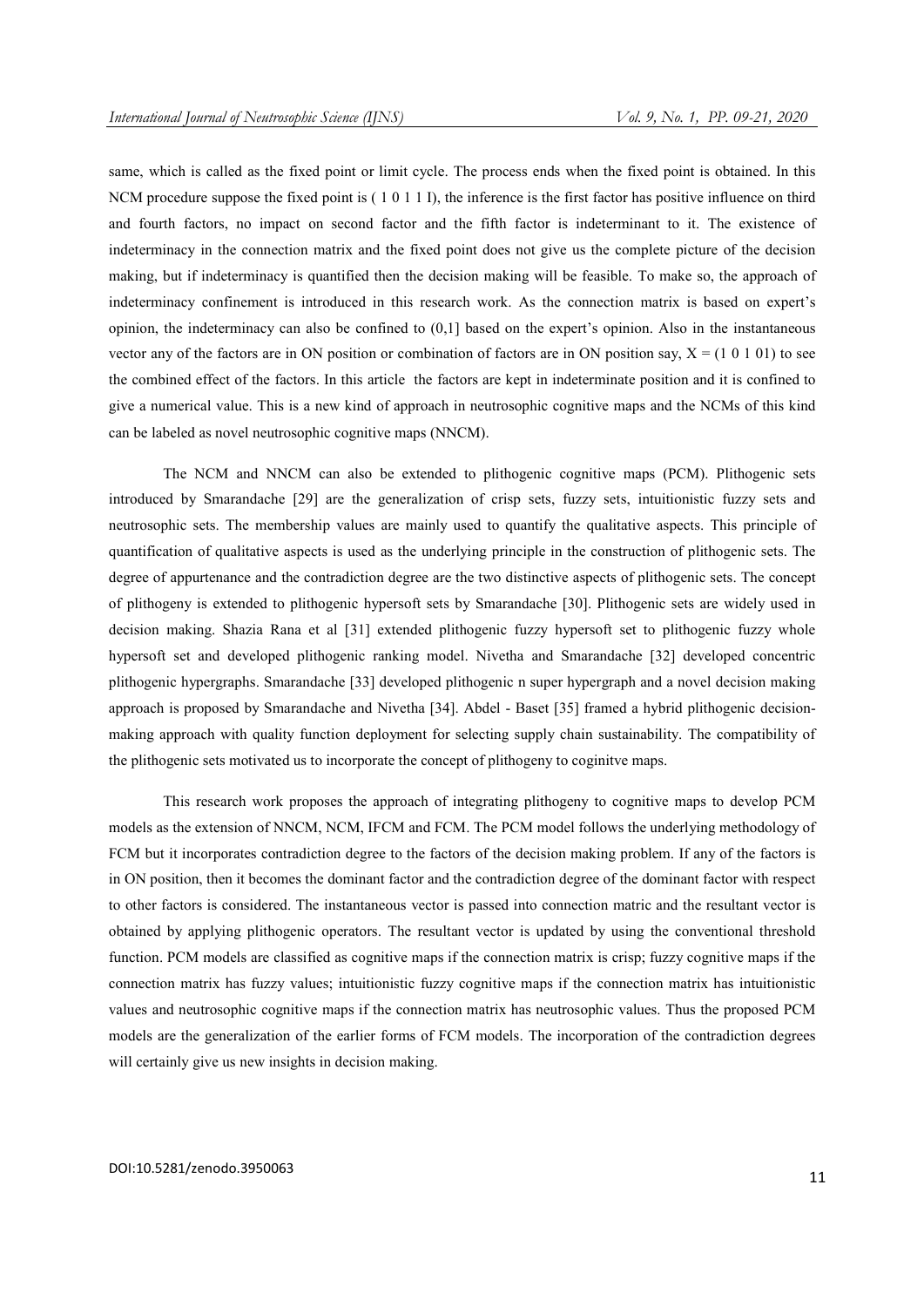The paper is organized as follows: section 2 presents the outlook of PCM; section 3 consists of the methodology of PCM; section 4 comprises of application of PCM in decision making; section 5 discusses the results and concludes the work.

### 2. Plithogenic Cognitive Maps

A plithogenic cognitive map is a directed graph consisting of nodes and edges representing the concepts and its causal relationship respectively . The contradiction degree of the nodes with respect to the dominant node is determining the fixed point.

Let  $P_1$ ,  $P_2$ ... $P_n$  denotes n nodes of PCM. The directed edge from  $P_i$  to  $P_i$  represents the association between the two nodes and the edge weights illustrate the intensity of the association between the nodes. If the edge weight  $e_{ii} \in \{-1,0,1\}$  then it is plithogenic crisp cognitive maps; if  $e_{ii} \in [-1,1]$  then it is plithogenic fuzzy cognitive maps; if  $e_{ij} \in \rho([0,1]^2)$  then it is plithogenic intuitionistic cognitive maps, if  $e_{ij} \in \rho([0,1]^3)$  then it is plithogenic neutrosophic cognitive maps. Plithogenic connection matrix or adjacency matrix  $P(E) = (e_{ii})$  represents the relation between the nodes. An instantaneous state vector in PCM of the form  $A = (a_1, a_2, a_n)$  represents the ON-OFF-indeterminate position of the node at an instant of time. If  $a_i = 1$  refer to (ON state);  $a_i = 0$  refer to (OFF state) and  $a_i = I$  means (Indeterminate state). In PCM, the indeterminate state I is confined to a value belonging to (0,1], which is the extension of NCM.

Let P1,P2,P3 be three nodes of PCM. Let P1 be in ON position and P2, P3 be in off state, then the node P1 is considered to be dominant. The contradiction degrees of other nodes with respect to dominant node are

| P <sub>1</sub> | P <sub>2</sub> | P3               |
|----------------|----------------|------------------|
|                | 1/3            | $\overline{2/3}$ |

The contradiction degree represents the extent of distinctiveness between the two concepts .The value 1/3 and 2/3 is assigned to P2 or P3 based on the perception of decision makers who have choosen the factors of PCM.

The instantaneous vector  $X = (1\ 0\ 0)$  is passed into  $P(E)$  and the vector which is obtained by applying plithogenic operators is Y. The assumed threshold operation is applied to Y and the resultant vector G is obtained. The recurrence of passing the resultant vector G to P(E) if results in repetition of resultant vectors then the limit cycle of the PCM is obtained and the resultant vector is called as fixed point.

### 3. Methodology of Plithogenic Cognitive Maps

This section presents the algorithm of obtaining the limit cycle of PCM.

Step 1: The factors  $P_1$ ,  $P_2$ ,  $P_n$  or the concepts of the decision making problem are decided based on the expert's opinion.

DOI:10.5281/zenodo.3950063 <sup>12</sup>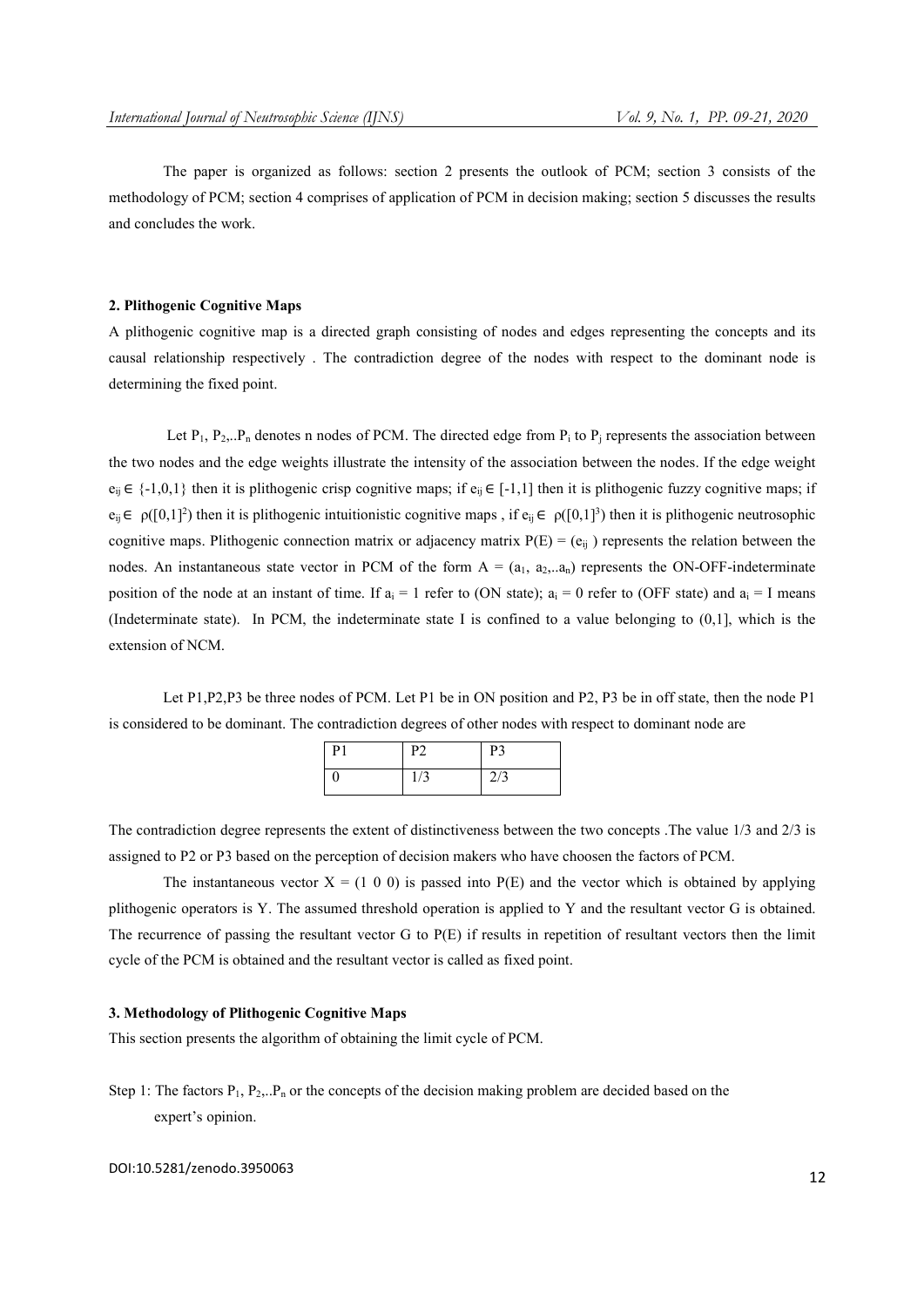Step 2: The plithogenic connection matrix P(E) of dimension n (the number of concepts) is obtained from the causal relationship between the concepts.

Step 3: The edge weight  $e_{ij}$  may belong to  $\{1,0,1\}$ ,  $[-1,1]$ ,  $\rho([0,1]^2)$ ,  $\rho([0,1]^3)$ . The nature of the edge weights determines the type of plithogenic cognitive maps.

- Step 4: To determine the effect of one concept say P1, is kept in ON position and the contradiction degree with respect to other concepts are determined.
- Step 5: The instantaneous state vector  $X = (1\ 0\ 0\ 0\ 0\ ...)$  is passed into connection matrix and by applying the plithogenic operators, a resultant vector is obtained, and updated by applying the threshold operation by assigning 1 to the values (a) greater than k, 0 to the values (a) lesser than k, where k - a is a suitable positive integer. In this proposed approach the on position of the concepts is threshold with 1 and the indeterminate position of the concepts will be confined with the value C. The value 0 is assigned to the values lesser than 1 and the value 1 is assigned to the values greater than 1.

The plithogenic operators are defined as

 $a \wedge_p b = (1-c) [a \wedge_p b] + c [a \vee_p b]$ , where c represents contradiction degree,  $a \wedge_p b$  is the t<sub>norm</sub> defined by ab and  $a \vee_{F} b$  is the t<sub>conorm</sub> defined by  $a + b - ab$ 

The plithogenic new neutrosophic operators are defined as

$$
a \wedge_p b = \langle a_1 \wedge_p b_1, \frac{1}{2} [(a_2 \wedge_p b_2) + (a_2 \vee_p b_2)] a_3 \vee_p b_3 \rangle,
$$

where 
$$
a = (a_{1}, a_{2}, a_{3})
$$
 and  $b = (b_{1}, b_{2}, b_{3})$ ,  $a \vee p b = (1-c)\cdot[a \vee p b] + c \cdot[a \wedge p b]$ 

Step 6 : The updated vector is passed into P(E) and the process is repeated until the fixed point is arrived. The fixed point is the limit cycle of PCM.

## 4. Application of Plithogenic Cognitive Maps in Decision Making

This section presents the application of plithogenic cognitive maps in decision making. Let us consider a decision making environment where the expert's opinion is constructed to promote the farming sectors to a progressive phase with their suggestive strategies. The following proposed strategies of the experts are taken as the nodes of the PCM.

P1 Encouraging the reverse migration by helping the socially mobilized groups with credit flow

- P2 Supporting vulnerable farming areas with community driven approach
- P3 Promoting Farmer's Productive Organizations as transformative agents
- P4 Perpetuating gender equalities to create new opportunities for women
- P5 Effective use of modern ICT to connect farmers with extension, market and continuous learning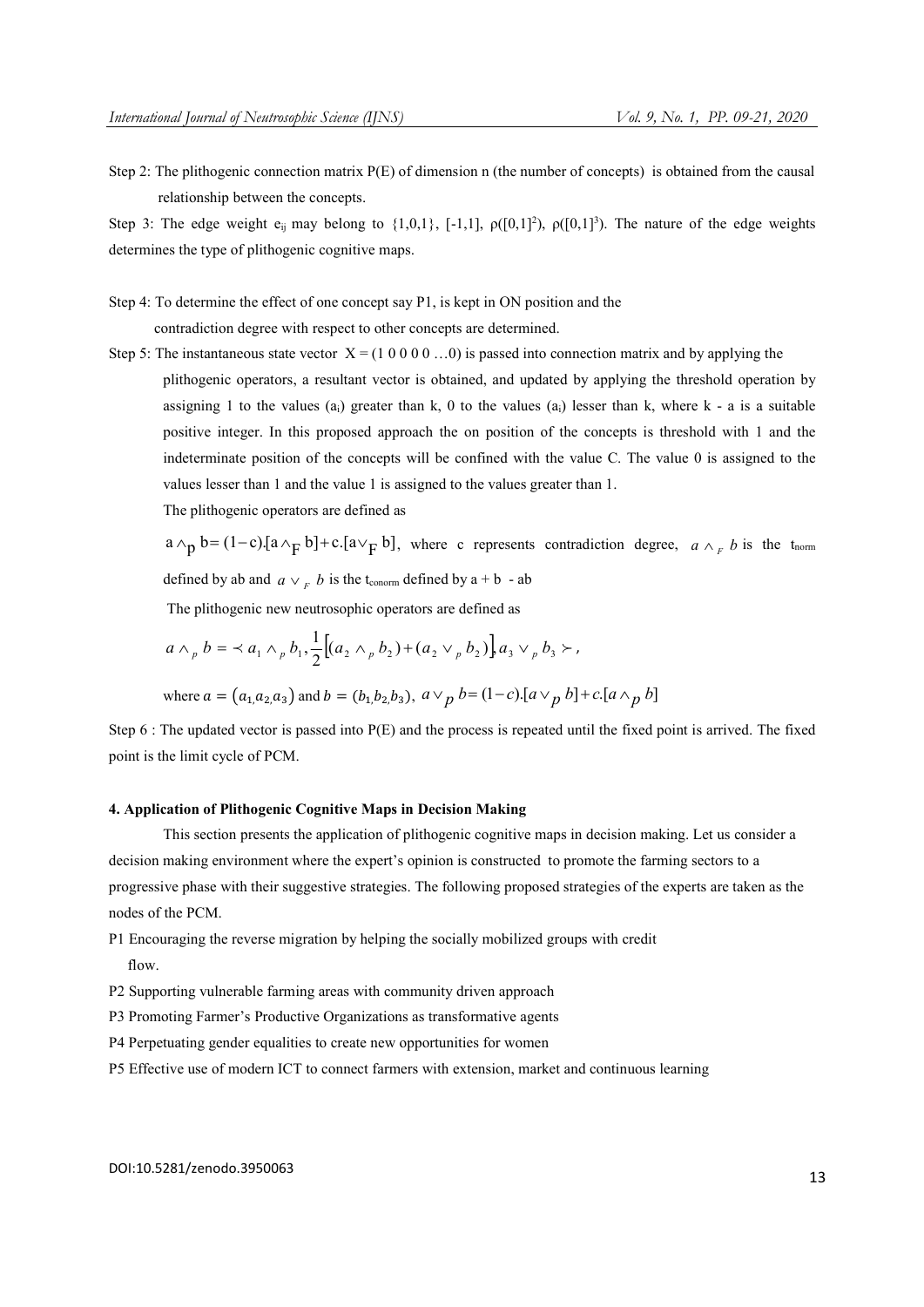The causal association between the concepts is represented as linguistic variables and it is quantified by triangular fuzzy numbers and the kind of PCM is plithogenic fuzzy cognitive map which is used to determine the fixed point of the dynamical system.

The plithogenic fuzzy connection matrix with linguistic variables is presented as below

|                | $P_1$    | P <sub>2</sub> | $P_3$       | $P_4$            | $P_5$ |
|----------------|----------|----------------|-------------|------------------|-------|
| $P_1$          | $\theta$ | М              | $\mathbf M$ |                  |       |
| P <sub>2</sub> |          | $\mathbf{0}$   | Η           | M                |       |
| $P_3$          | Η        | Н              | 0           | М                | Н     |
| P <sub>4</sub> | M        | М              |             | $\boldsymbol{0}$ | М     |
| $P_5$          | Н        | Н              | VH          | M                | 0     |

The linguistic variables are quantified by using triangular fuzzy numbers as in Table 4.1

| <b>Linguistic Variable</b> | <b>Triangle Fuzzy Number</b> | Crisp value |
|----------------------------|------------------------------|-------------|
| Very Low                   | (0,0.1,0.2)                  | 0.1         |
| Low                        | (0.2, 0.3, 0.4)              | 0.3         |
| Medium                     | (0.4, 0.5, 0.6)              | 0.5         |
| High                       | (0.6, 0.7, 0.8)              | 0.7         |
| Very High                  | (0.8, 0.9, 1)                | 0.9         |

Table 4.1 Quantification of Linguistic variable

The modified plithogenic fuzzy connection matrix P(E) is

|                | P1  | P <sub>2</sub> | P <sub>3</sub> | P <sub>4</sub> | P5  |
|----------------|-----|----------------|----------------|----------------|-----|
| P <sub>1</sub> | 0   | 0.5            | 0.5            | 0.3            | 0.3 |
| P <sub>2</sub> | 0.3 | $\overline{0}$ | 0.7            | 0.5            | 0.3 |
| P <sub>3</sub> | 0.7 | 0.7            | $\theta$       | 0.5            | 0.7 |
| <b>P4</b>      | 0.5 | 0.5            | 0.3            | $\theta$       | 0.5 |
| P <sub>5</sub> | 0.7 | 0.7            | 0.9            | 0.5            | 0   |
|                |     |                |                |                |     |

The graphical representation of the causal association between the concepts are represented in Fig.4.1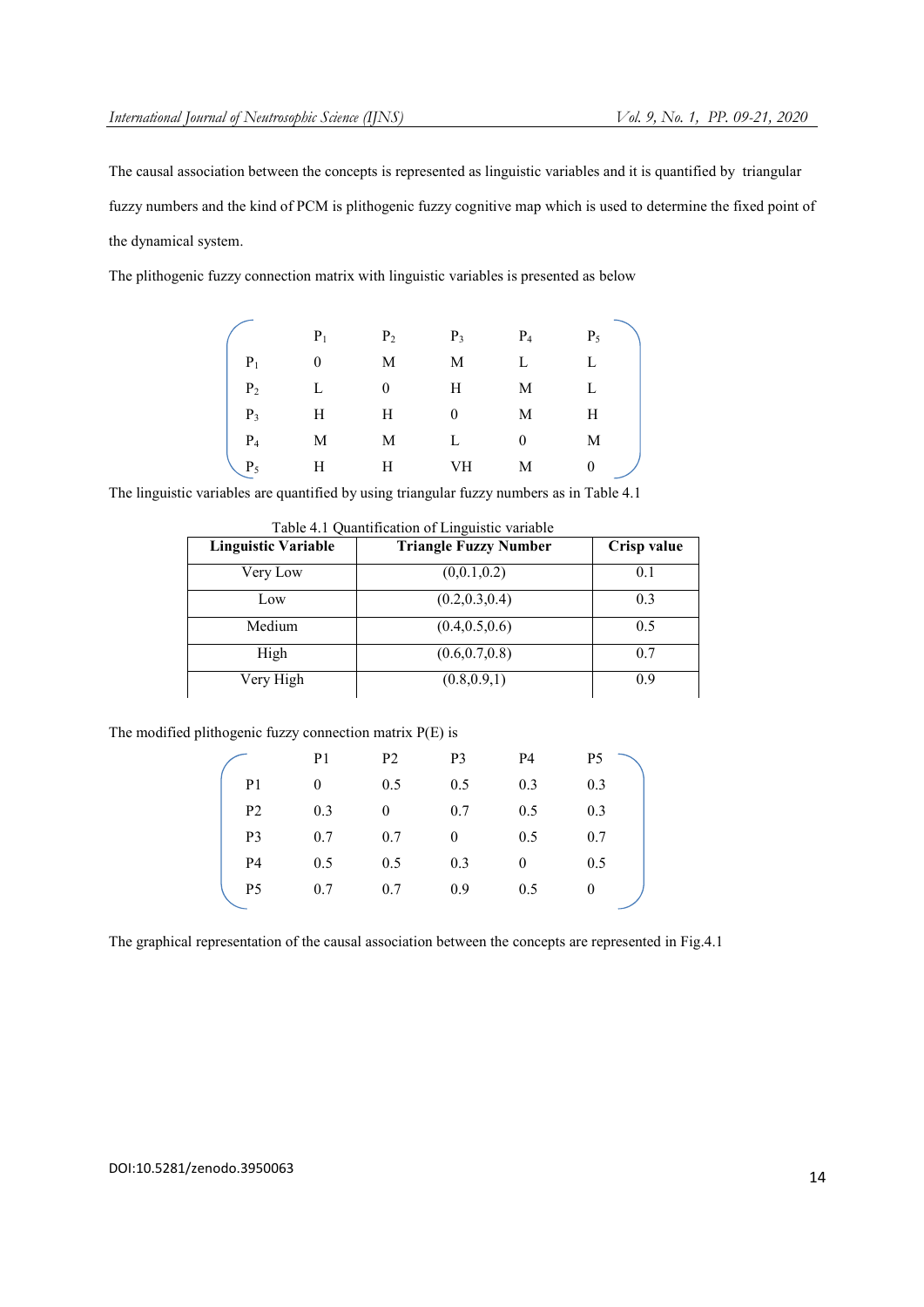

# Fig.4.1 Graphical representation of the causal relationship

# Case (i) Conventional FCM [7]

Let us consider the conventional approach of FCM without the incorporation of contradiction degree. Let  $X = (1000)$ 0 0)

 $X^* P(E) = (0 \t0.5 \t0.5 \t0.3 \t0.3) \rightarrow (1 \t0.5 \t0.5 \t0.3 \t0.3) = X1$  $X1 * P(E) = (1.65 \t2 \t2.14 \t1.6 \t1.25) \rightarrow (1 \t1 \t1 \t1) = X2$  $X2^*$  P(E) = (2.2 2.4 2.4 1.8 1.8)  $\rightarrow$  ((1 1 1 1 1) = X3 X2 = X3 ------------------------------ (1)

# Case (ii) Plithogenic Fuzzy FCM with ON/OFF state of vectors

Let us consider the concept P1 to be in ON position and other factors in off position. The contradiction

degrees of the dominant node with respect to other nodes are

| D <sub>1</sub> | D <sub>2</sub> | D <sub>2</sub> | P <sub>4</sub> | D5   |
|----------------|----------------|----------------|----------------|------|
|                | 1 / J          | 2/5            | 3/5            | ر ہو |

Let us consider the instantaneous state vector as  $X = (1 0 0 0 0)$ 

 $X * p P(E) = Y$ , where  $Y = (a b c d e)$ 

 $a = \text{Max}$   $[1 \text{ A} \cdot p 0, 0 \text{ A} \cdot p 0.3, 0 \text{ A} \cdot p 0.7, 0 \text{ A} \cdot p 0.5, 0 \text{ A} \cdot p 0.7]$  $b = Max [1 \nightharpoonup p 0.5, 0 \nightharpoonup p 0, 0 \nightharpoonup p 0.7, 0 \nightharpoonup p 0.5, 0 \nightharpoonup p 0.7]$  $c = \text{Max} \left[ 1_{\text{A}} \text{ p } 0.5 \right], 0_{\text{A}} \text{ p } 0.7 \right], 0_{\text{A}} \text{ p } 0.0 \text{ A} \text{ p } 0.3 \right], 0_{\text{A}} \text{ p } 0.9$  $d=$  Max  $[1 \tbinom{p}{0.3}, 0 \tbinom{p}{0.5}, 0 \tbinom{p}{0.5}, 0 \tbinom{p}{0.9}, 0 \tbinom{p}{0.5}]$  $e=$  Max  $[1 \tbinom{p}{0.3}, 0 \tbinom{p}{0.3}, 0 \tbinom{p}{0.7}, 0 \tbinom{p}{0.5}, 0 \tbinom{p}{0.9}]$ 

 $X^*p$  P(E) = ( 0 0.6 0.7 0.72 0.94)  $\rightarrow$  ( 1 0.6 0.7 0.72 0.94) = X1  $X1 * p P(E) = (0.602 \ 0.6732 \ 0.8588 \ 0.73 \ 0.86) \rightarrow (1 \ 0.67 \ 0.86 \ 0.73 \ 0.86) = X2$ 

DOI:10.5281/zenodo.3950063 <sup>15</sup>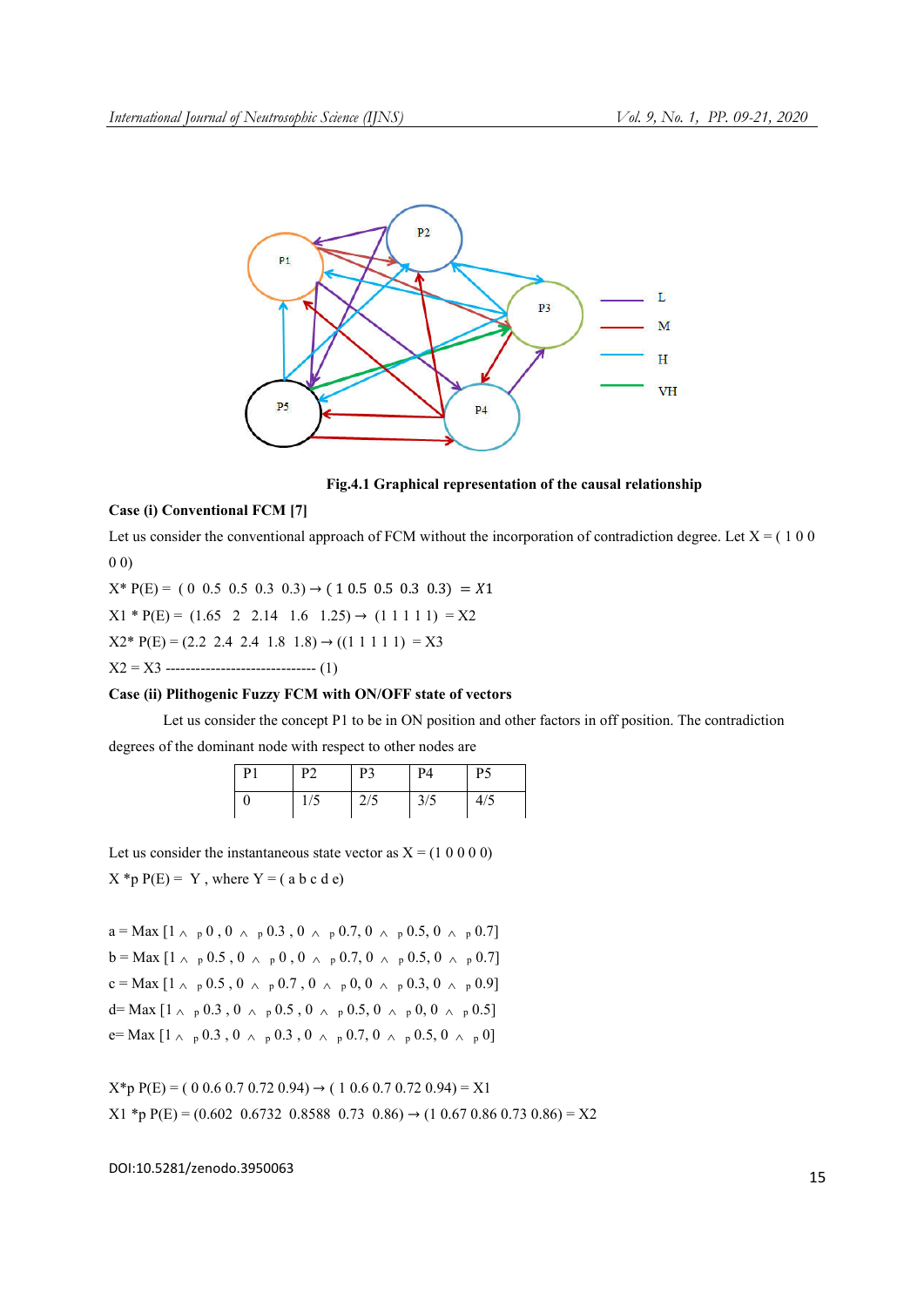$X2 * p$  P(E) = (0.602 0.6732 0.8588 0.73 0.8868)  $\rightarrow$  (1 0.67 0.86 0.73 0.89) = X3  $X3 *p P(E) = (0.623 \ 0.6918 \ 0.8762 \ 0.745 \ 0.8868) \rightarrow (1 \ 0.69 \ 0.88 \ 0.75 \ 0.89) = X4$  $X4 * p$  P(E) = (0.623 0.6918 0.8762 0.745 0.8944)  $\rightarrow$  (1 0.69 0.88 0.75 0.89) = X5

 $X4 = X5$  ------------------------- (2)

#### Case (iii) Plithogenic Fuzzy FCM with ON/OFF and confined indeterminate  $I_c$  state of vectors

Let us consider the concept P1 to be in ON position, P2 be in indeterminate state and other factors in off position. The indeterminate state of the vector here reflects the impact on the concept P2.The contradiction degrees of the dominant node with respect to other nodes are considered as the same.

Let us consider the instantaneous state vector as  $X = (1 \text{ I}_C 0 0 0)$ ,  $C = 0.25$ , the value of indeterminacy is 0.25. i.e X  $= (1 \ 0.25 \ 0 \ 0 \ 0)$ 

 $X * p P(E) = (0.075 \ 0.6 \ 0.7 \ 0.72 \ 0.86) \rightarrow (1 \ 0.25 \ 0.7 \ 0.72 \ 0.86) = X1$  $X1^*p P(E) = (0.602 \t0.6732 \t0.8588 \t0.73 \t0.86) \rightarrow (1 \t0.25 \t0.86 \t0.73 \t0.86) = X2$  $X2^*p P(E) = (0.602 \ 0.673 \ 0.859 \ 0.73 \ 0.887) \rightarrow (1 \ 0.25 \ 0.86 \ 0.73 \ 0.89) = X3$  $X3*_{D} P(E) = (0.623, 0.6918, 0.8762, 0.745, 0.8868) \rightarrow (1, 0.25, 0.88, 0.75, 0.89) = X4$  $X4 * p$  P(E) = (0.623 0.6918 0.8762 0.745 0.8944)  $\rightarrow$  (1 0.25 0.88 0.75 0.89) = X5  $X4 = X5$  -------------------------- (3) Let  $X = (1 \text{ I}_C 0 0 0)$ ,  $C = 0.5$ , the value of indeterminacy is 0.5. i.e  $X = (1 \text{ } 0.5 \text{ } 0 0 0)$ The fixed point is (1 0.25 0.88 0.75 0.89) ------------ (4) Let  $X = (1 I_C 0 0 0)$ ,  $C = 0.75$ , the value of indeterminacy is 0.5. i.e  $X = (1 0.5 0 0 0)$ 

The fixed point is (1 0.75 0.88 0.75 0.89) ------------ (5)

Let  $X = (1 I_C 0 0 0)$ ,  $C = 0.95$ , the value of indeterminacy is 0.5. i.e  $X = (1 0.5 0 0 0)$ 

The fixed point is (1 0.75 0.86 0.78 0.86) ------------ (6)

Eq. (1) states that the concept P1 has influence on the other concepts, but Eq. (2) states the extent of influence of the concept P1 on other concepts which is the added advantage of using contradiction degree. The confined indeterminate state for various values of c results in different fixed points. The confinement of indeterminacy to the values C= 0.25, 0.5,0.75 have same impact on other factors and also it produce the same effect as P2 concept in OFF state, but as the value of indeterminacy is enhanced , slight variation in the impact are found in Eq. (6). This shows that the OFF state and the indeterminate state of concept P2, when the concept P1 being in ON position produce no much difference.

#### Case (iv). Plithogenic Neutrosophic FCM with new neutrosophic state.

The new neutrosophic instantaneous state vector is of the form  $((T_{P1}, I_{P1}, F_{P1}), 0, 0, 0, 0)$ , where the truth  $(T_{P1})$ , indeterminacy  $(I_{P1})$  and falsity  $(F_{P1})$  of the concept P1 to be in ON position is expressed. This representation of the ON position of the vector is highly a pragmatic representation. If  $I_{P1}$  and  $F_{P1}$  are zero then the concept P1 is highly certain to be in ON position. The indeterminate and off state of the concept P1 can be expressed by keeping the values of  $I_{P1}$  and  $F_{P1}$  to 1 and keeping the other respective set of value to be zero.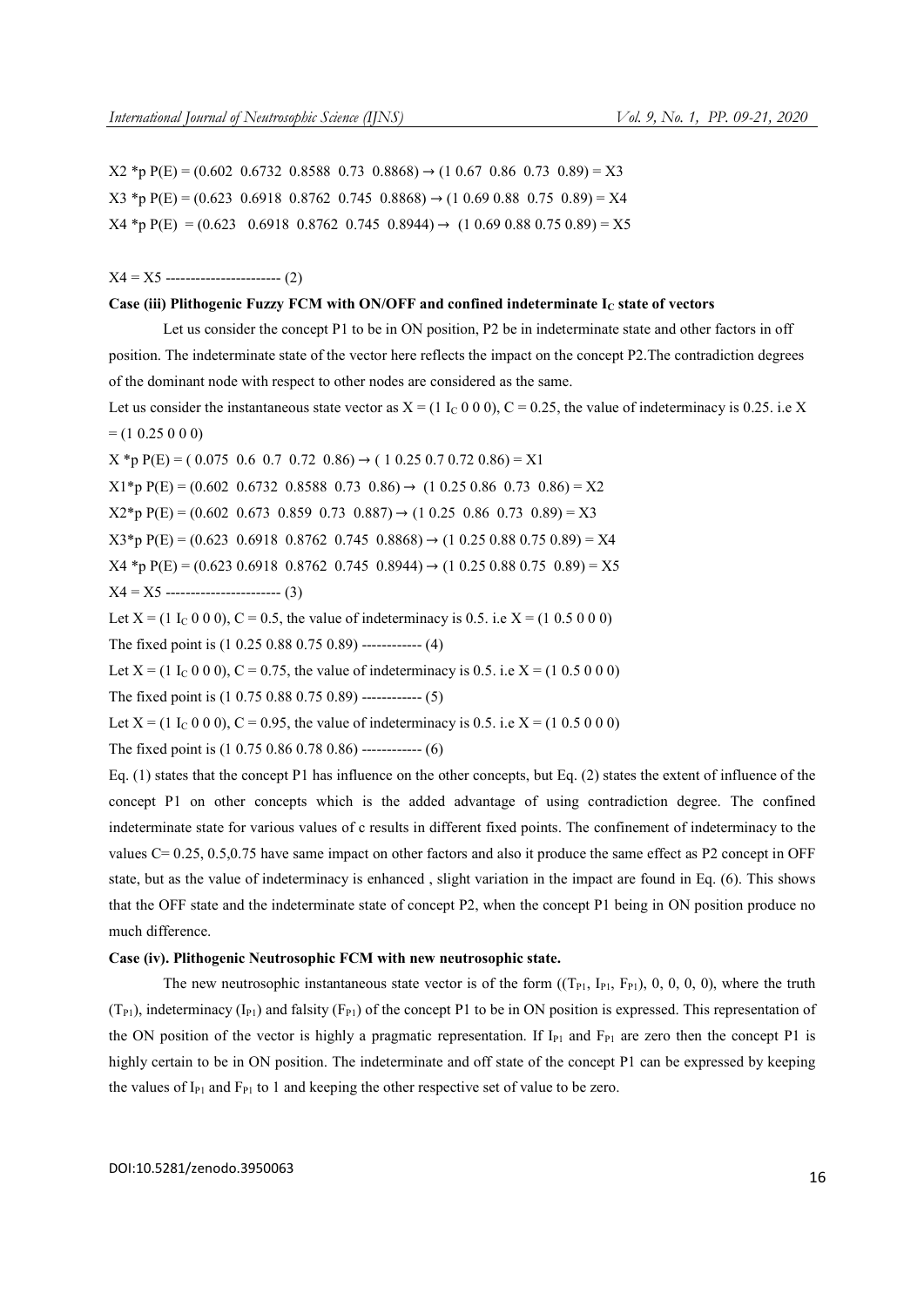The new neutrosophic state vector  $(X_N)$  when the On state of the concept P1 is considered.((1,0,0) (0,1,1)  $(0,1,1)$   $(0,1,1)$   $(0,1,1)$ ). The plithogenic neutrosophic matrix  $P_N(E)$  is

|                | P <sub>1</sub>  | P <sub>2</sub>  | P <sub>3</sub>  | P <sub>4</sub>  | <b>P5</b>       |
|----------------|-----------------|-----------------|-----------------|-----------------|-----------------|
| P <sub>1</sub> | (0,1,1)         | (0.6, 0.3, 0.4) | (0.6, 0.3, 0.4) | (0.3, 0.4, 0.7) | (0.3, 0.4, 0.7) |
| P <sub>2</sub> | (0.3, 0.4, 0.7) | (0,1,1)         | (0.7, 0.2, 0.2) | (0.6, 0.3, 0.4) | (0.3, 0.4, 0.7) |
| P <sub>3</sub> | (0.7, 0.2, 0.2) | (0.7, 0.2, 0.2) | (0,1,1)         | (0.6, 0.3, 0.4) | (0.7, 0.2, 0.2) |
| <b>P4</b>      | (0.6, 0.3, 0.4) | (0.6, 0.3, 0.4) | (0.3, 0.4, 0.7) | (0,1,1)         | (0.6, 0.3, 0.4) |
| P <sub>5</sub> | (0.7, 0.2, 0.2) | (0.7, 0.2, 0.2) | (0.9, 0.1, 0.1) | (0.6, 0.3, 0.4) | (0,1,1)         |
|                |                 |                 |                 |                 |                 |

The plithogenic representation of the causal relationship between the concepts is presented in Fig.4.2. The positive sign indicates the positive impacts of the concepts, and it is represented as neutrosophic values in  $P_N(E)$ .



Fig.4.2 Representation of Plithogenic association between the concepts

The plithogenic operators are used to obtain the resultant vector.

Let  $X_N = ((1,0,0), (0,1,1), (0,1,1), (0,1,1), (0,1,1))$  $X_N^*p P_N (E) = ((0, 0, 0, 0, 0.68, 0.19, 0), (0.76, 0.18, 0, 0.72, 0.26, 0, 0.86, 0.23, 0))$  $\rightarrow$  ((1, 0,0) (0.68,0.19,0),(0.76,0.18,0) (0.72,0.26,0) (0.86,0.23,0)) = X<sub>N1</sub>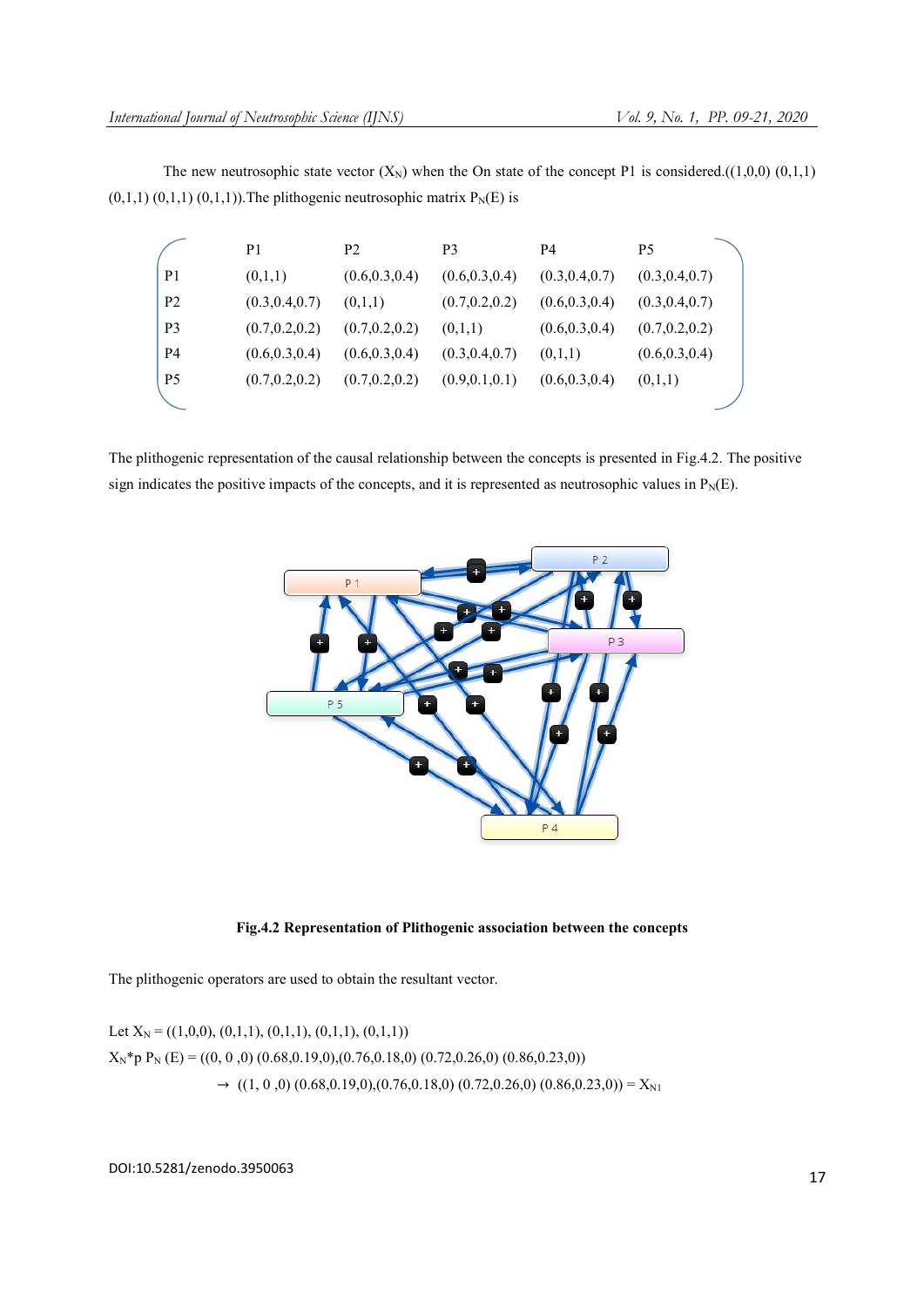$X_{N1}$ \*p P<sub>N</sub> (E) = ((0.602, 0.118,0) (0.68,0.1288,0.1088) (0.76,0.1396,0.1632) (0.84,0.1504,0.1632) (0.92 0.16  $(0.1088)$   $\rightarrow$   $((1, 0, 0)$   $(0.68, 0.1288, 0.1088)$   $(0.76, 0.1396, 0.1632)$   $(0.84, 0.1504, 0.1632)$   $(0.92, 0.16, 0.1088)$   $=$  X<sub>N2</sub> XN2\*p PN (E) = ((0.644 0.15952 0) (0.7104 0.162592 0.1088) (0.7768, 0.165664 0.1632) (0.8432 0.168736 0.1632)  $(0.92 \t0.171808 \t0.1088)) \rightarrow ((1, 0, 0) (0.7104 \t0.162592 \t0.1088) (0.7768, 0.165664 \t0.1632) (0.8432 \t0.168736$ 0.1632) (0.92 0.171808 0.1088)) =  $X_{N3}$ 

 $X_{N3}$ \*p P<sub>N</sub> (E) = ((0.644 0.1607008 0) (0.7104 0.16448128 0.113664) (0.7768 0.16826176 0.113664) (0.7768 0.16826176 0.170496) (0.8432 0.17204224 0.170496) (0.92 0.17582272 0.113664))  $\rightarrow$  ((1, 0,0) (0.710 0.164 0.114)  $(0.777 \t0.168 \t0.114) (0.777 \t0.168 \t0.170) (0.843 \t0.172 \t0.170) (0.92 \t0.176 \t0.114)) = X_{N4}$ By repeating in the same fashion,

 $X_{NS} = ((1, 0, 0), (0.71, 0.167, 0.114), (0.777, 0.171, 0.17), (0.843, 0.174, 0.17), (0.91, 0.178, 0.114))$  $X_{N6} = ((1, 0, 0), (0.71, 0.167, 0.114), (0.777, 0.171, 0.17), (0.843, 0.174, 0.17), (0.91, 0.178, 0.114))$  $X_{N5} = X_{N6}$ 

Thus the neutrosophic impact of the concept P1 on other factors is determined. The various kinds of plithogenic cognitive maps are discussed in different cases and in each case, the impact of the concept P1 over the other concepts is determined. In section 4 various cases are discussed and the differences between cognitive maps (CM), fuzzy cognitive maps (FCM), intuitionistic cognitive maps(IFCM) , neutrosophic cognitive maps(NCM) and plithogenic cognitive maps (PCM) based on edge weights  $(e_{ii})$  are presented in Table 4.2.

| Cognitive Maps                | $e_{ij} \in \{-1,0,1\}$ with no contradiction degree                                         |
|-------------------------------|----------------------------------------------------------------------------------------------|
|                               | between the concepts                                                                         |
| Fuzzy cognitive maps          | $e_{ij} \in [-1,1]$ with no contradiction degree between                                     |
|                               | the concepts                                                                                 |
| Intuitionistic cognitive maps | $e_{ii}$ = ( $\mu$ , v)where $\mu$ , the membership value and v,                             |
|                               | the non-membership value with no contradiction                                               |
|                               | degree between the concepts                                                                  |
| Neutrosophic Cognitive Maps   | $e_{ii} \in \{-1,0,1,1\}$ with no contradiction degree                                       |
|                               | between the concepts                                                                         |
| Plithogenic Cognitive Maps    | $e_{ij} \in \{-1,0,1\}$ or $e_{ij} \in [-1,1]$ or $e_{ij} \in \rho([0,1]^2)$ or $e_{ij} \in$ |
|                               | $\rho([0,1]^3)$ with contradiction degree between the                                        |
|                               | concepts                                                                                     |

Table 4.2. Differences beteween CM, FCM, IFCM,NCM and PCM

#### 5. Conclusion

This research work proposes the concept of plithogenic cognitive maps and new neutrosophic maps. The integration of contradiction degree with the plithogenic operators is applied to determine the resultant vector. Several kinds of plithogenic cognitive maps are discussed in this article and it is validated with applications in decision making. The proposed plithogenic cognitive maps can be applied in decision making scenario. The state of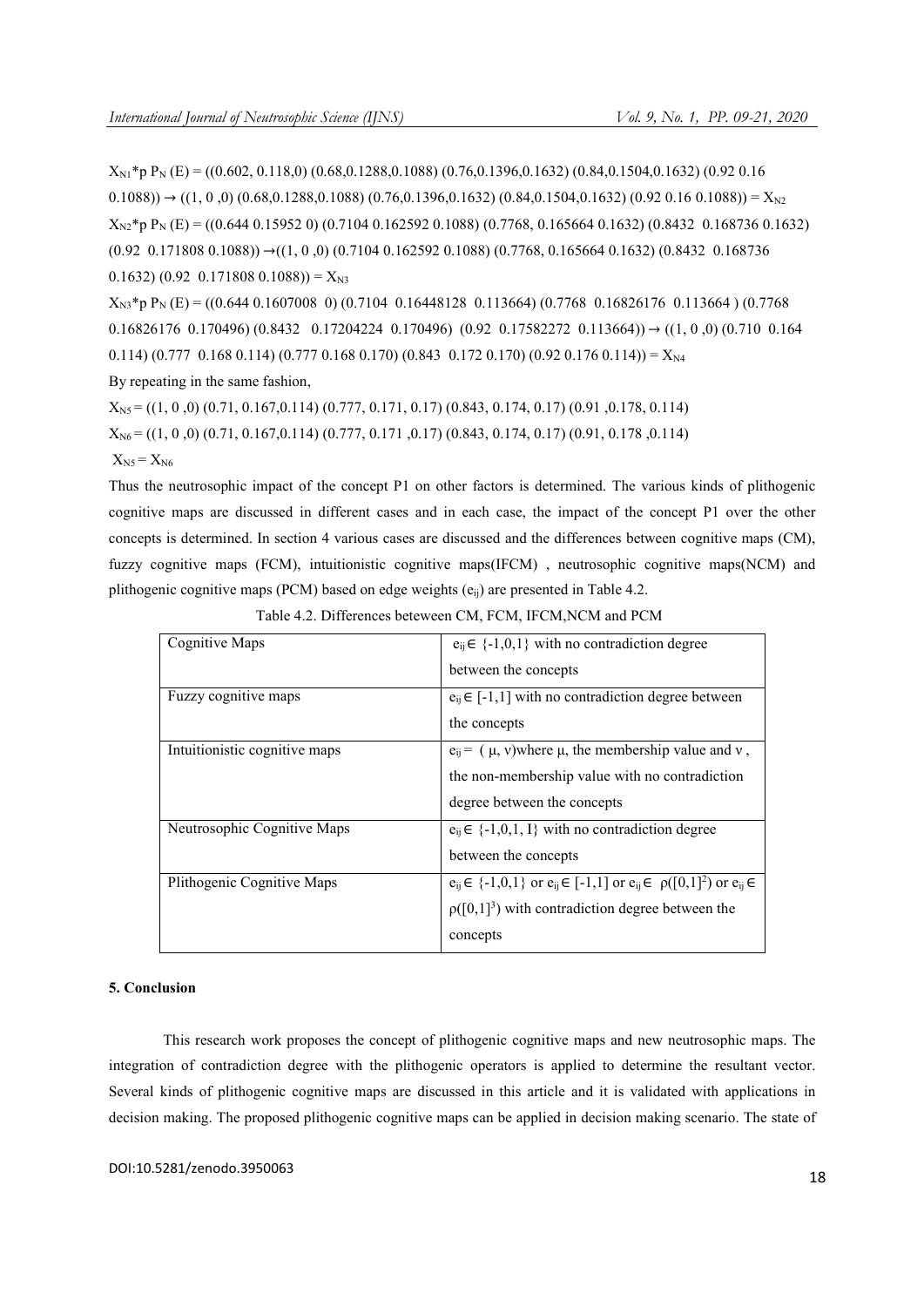indeterminacy of the concept is quantified by various confinement values which will certainly assist in making optimal decisions. Plithogenic cognitive maps can be also developed to various representations based on the characterisation of the decision making environment. PCM decision making models can be extended to intervalvalued plithogenic cognitive maps and also it can be integrated to multi criteria decision making. The association between the concepts of decision making can be represented in terms of plithogenic hypersoft set. Plithogenic hypergraph can also be integrated with plithogenic cognitive maps to formulate novel and feasible decision making models.

# References

[1] Axelrod, R., Structure of Decision: The Cognitive Maps of Political Elites. Princeton,1976.

[2] Nakamura, K., S. Iwai and T. Sawaragi., "Decision Support Using Causation Knowledge Base", J. IEEE Transactions on Systems, Man and Cybernetics, Vol.12, pp.765-777,1982.

[3] Chaib-draa, B., "Causal Maps: Theory, Implementation, and Practical Applications in Multiagent Environments", J. IEEE Transactions on Knowledge and Data Engineering, Vol. 14, 2002.

[4] Klein, J.L., D.F. Cooper, "Cognitive Maps Decision Markers in a Complex Game", J. of Operational Research Soc., Vol.2, pp -377-393,1982.

[5] Alejandro Pena1.,Humberto Sossa., Agustin Gutierrez., "Cognitive Maps: an Overview and their Application for Student Modeling", Computacion y Sistemas Vol. 10 No. 3, pp -230-250, 2007.

[6] Zadeh, L. A. "Fuzzy set", Inform and Control 8, 338-353,1965.

[7] Kosko, B., Fuzzy Cognitive Maps. Int. J. of Man-Machine Studies, V. 24, 1986, 65-75.

[8] Papakostas, G. A. , Boutalis, Y. S., Koulouriotis, D. E. ,Mertzios, B. G., "Fuzzy cognitive maps for pattern recognition applications", International Journal of Pattern Recognition and Artificial IntelligenceVol. 22, No. 08, pp. 1461-1486,2008.

[9] Abdollah Amirkhania.,Elpiniki I.Papageorgioub.,AkramMohsenia.,Mohammad R.Mosavia., "A review of fuzzy cognitive maps in medicine: Taxonomy, methods, and applications'', Computer Methods and Programs in Biomedicine,Vol.142, pp – 129-145,2017.

[10] Chrysostomos ,D.,StyliosPeter P.Groumpos, "Application of Fuzzy Cognitive Maps in Large Manufacturing Systems", IFAC Proceedings Volumes,Vol. 31, pp-521-526,1998.

[11] Asmaa Mourhir.,Elpiniki I Papageorgiou., Konstantinos Nikolaos Kokkinos.,Tajje-eddine Rachidi., "Exploring Precision Farming Scenarios Using Fuzzy Cognitive Maps", Sustainability , Vol.9,pp-1-23,2017.

[12] Atanassov, K.T. "Intuitionistic fuzzy sets". Fuzzy Sets Syst. 20, 87–96,1983.

[13] Elpiniki I Papageorgiou.,Dimitris Iakovidis., "Intuitionistic Fuzzy Cognitive Maps", IEEE Transactions on Fuzzy Systems. Vol 21, pp -342-354,2013.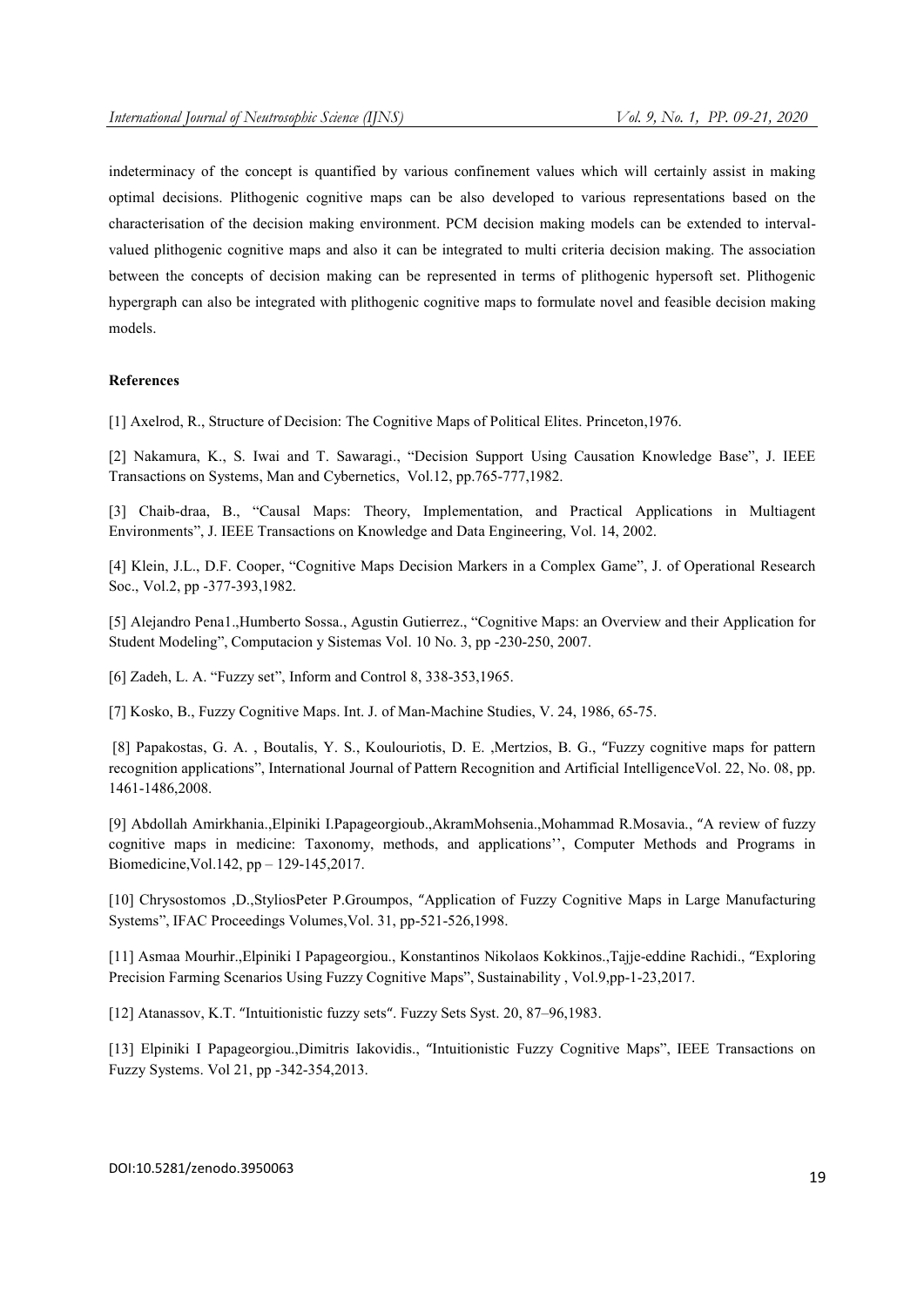[14] Hajek.P., Prochazka,O., Froelich,W., "Interval-valued intuitionistic fuzzy cognitive maps for stock index forecasting," 2018 IEEE Conference on Evolving and Adaptive Intelligent Systems (EAIS), Rhodes, 2018, pp. 1-7, doi: 10.1109/EAIS.2018.8397170.

[15] Hajek.P., Prochazka,O., "Interval-valued intuitionistic fuzzy cognitive maps for supplier selection", Intelligent Decision Technologies 2017: Proceedings of the 9th KES International Conference on Intelligent Decision Technologies (KES-IDT 2017) - Part I, pp. 207-217, 2018.

[16]Smarandache,F.,"Neutrosophic set, a generalization of the Intuitionistic Fuzzy Sets", International Journal of Pure and Applied Mathematics, Vol.24,pp-, 287-297,2005.

[17] Mohamed Bisher Zeina., "Erlang Service Queueing Model with Neutrosophic Parameters", International Journal of Neutrosophic Science, Vol.6,pp- 106-112,2020.

[18] Malath F. Alaswad., "A Study of the Integration of Neutrosophic Thick Function", International Journal of Neutrosophic Science, Vol.6,pp- 97-105,2020.

[19] Salama, A. A., Bondok Henawy, M.S, Rafif Alhabib, "Online Analytical Processing Operations via Neutrosophic Systems", International Journal of Neutrosophic Science, Vol.8,pp- 87-109,2020.

[20] Agboola A.A.A., "Introduction to Neutro Rings", ", International Journal of Neutrosophic Science, Vol.7,pp-62-73,2020.

[21] Riad .K. Al-Hamido , Luai Salha , Taleb Gharibah, "Neutrosophic Crisp Semi Separation Axioms In Neutrosophic Crisp Topological Spaces", International Journal of Neutrosophic Science, Vol.6,pp- 32-40,2020.

[22] Necati Olgun., Ahmed Hatip., "On Refined Neutrosophic R-module", International Journal of Neutrosophic Science, Vol.7,pp- 87-96,2020.

[23] Ibrahim, M.A.,Agboola, A.A.A. , Badmus, B.S.,Akinleye, S.A., "n Refined Neutrosophic Vector Spaces", International Journal of Neutrosophic Science, Vol.7,pp- 97-109,2020.

[24] Mohammad Hamidi, Florentin Smarandache, "NEUTRO-BCK-algebra", International Journal of Neutrosophic Science, Vol.8,pp- 110-117,2020.

[25] Abdel-Baset, M., Chang, V., Gamal, A. Evaluation of the green supply chain management practices: A novel neutrosophic approach. Computers in Industry,Vol. 108,pp- 210-220,2019.

[26]Vasantha Kandasamy,W. B. ,Florentin Smarandache, "Fuzzy Cognitive Maps and Neutrosophic Cognitive Maps", Xiquan Publishers, Phoenix, 2003.

[27] Nivetha Martin., Aleeswari.A., Lilly Merline,W., "Risk Factors of Lifestyle Diseases – Analysis by Decagonal Linguistic Neutrosophic Fuzzy Cognitive Map", Materials Today: Proceedings,Vol. 24, pp-1939-1943,2020.

[28]Nivetha Martin., Lilly Merline,W., "A Case Study on the problems faced by the Entrepreneurs of Karumathur in Madurai District", Global Journal of Finance and Management, Vol. 9, pp. 23-28,2017.

[29]Smarandache, F. Plithogeny, Plithogenic Set, Logic, Probability, and Statistics. 2018,arXiv preprint arXiv:1808.03948.

[30]Smarandache, F. Extension of Soft set to Hypersoft Set, and then to Plithogenic Hypersoft Set, Neutrosophic set and Systems, Vol.22, pp-68-70.,2018.

DOI:10.5281/zenodo.3950063 <sup>20</sup>